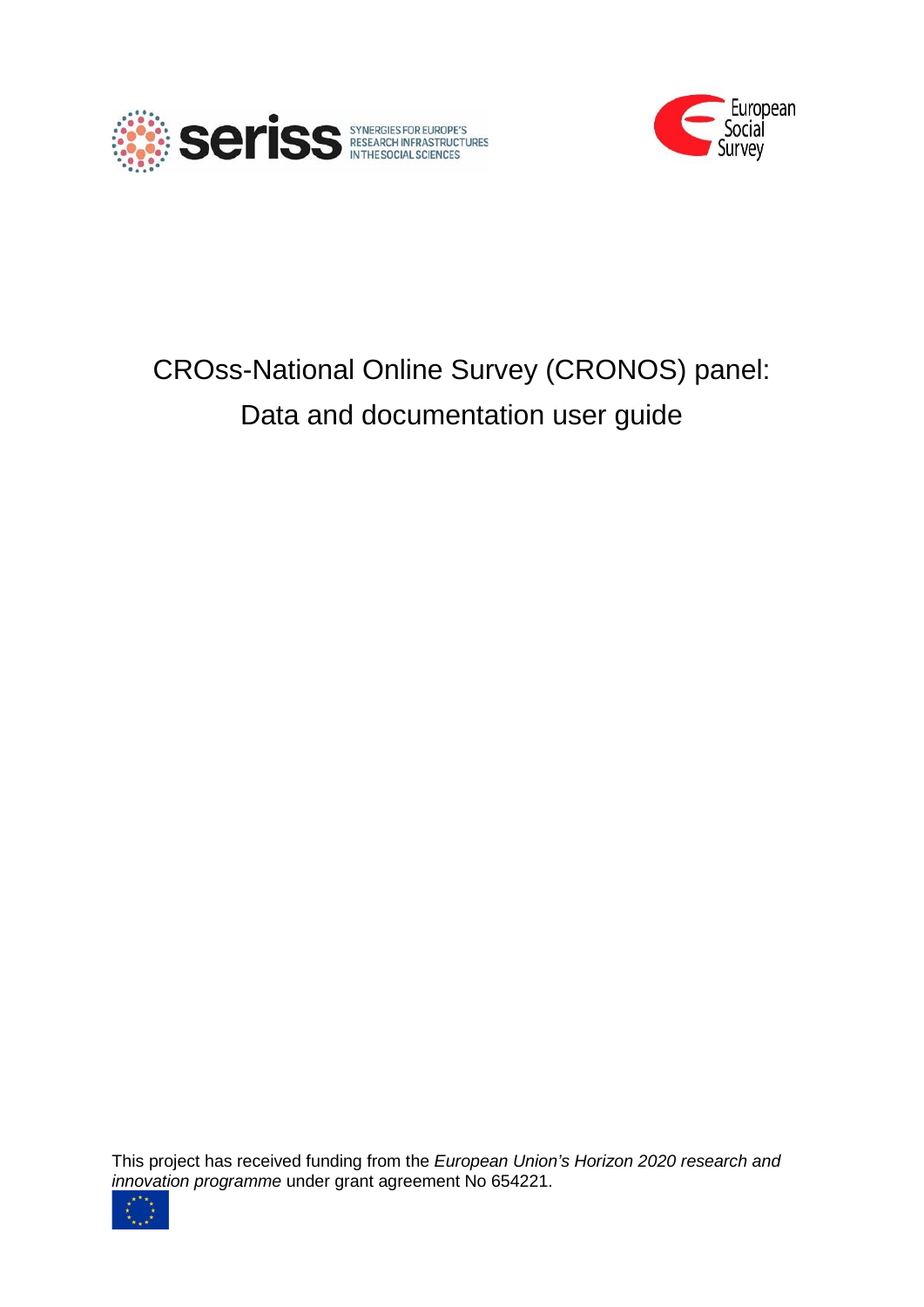

[www.seriss.eu](http://www.seriss.eu/) **W@SERISS\_EU** 

SERISS (Synergies for Europe's Research Infrastructures in the Social Sciences) aims to exploit synergies, foster collaboration and develop shared standards between Europe's social science infrastructures in order to better equip these infrastructures to play a major role in addressing Europe's grand societal challenges and ensure that European policymaking is built on a solid base of the highest-quality socio-economic evidence.

The four-year project (2015-19) is a collaboration between the three leading European Research Infrastructures in the social sciences – the European Social Survey (ESS ERIC), the Survey for Health Aging and Retirement in Europe (SHARE ERIC) and the Consortium of European Social Science Data Archives (CESSDA AS) – and organisations representing the Generations and Gender Programme (GGP), European Values Study (EVS) and the WageIndicator Survey.

Work focuses on three key areas: Addressing key challenges for cross-national data collection, breaking down barriers between social science infrastructures and embracing the future of the social sciences.

Please cite this user guide as: Villar, Ana, Sommer, Elena, Finnøy, Didrik, Gaia, Alessandra, Berzelak, Nejc, and Bottoni, Gianmaria. (2018) CROss-National Online Survey (CRONOS) panel data and documentation user guide. London: ESS ERIC.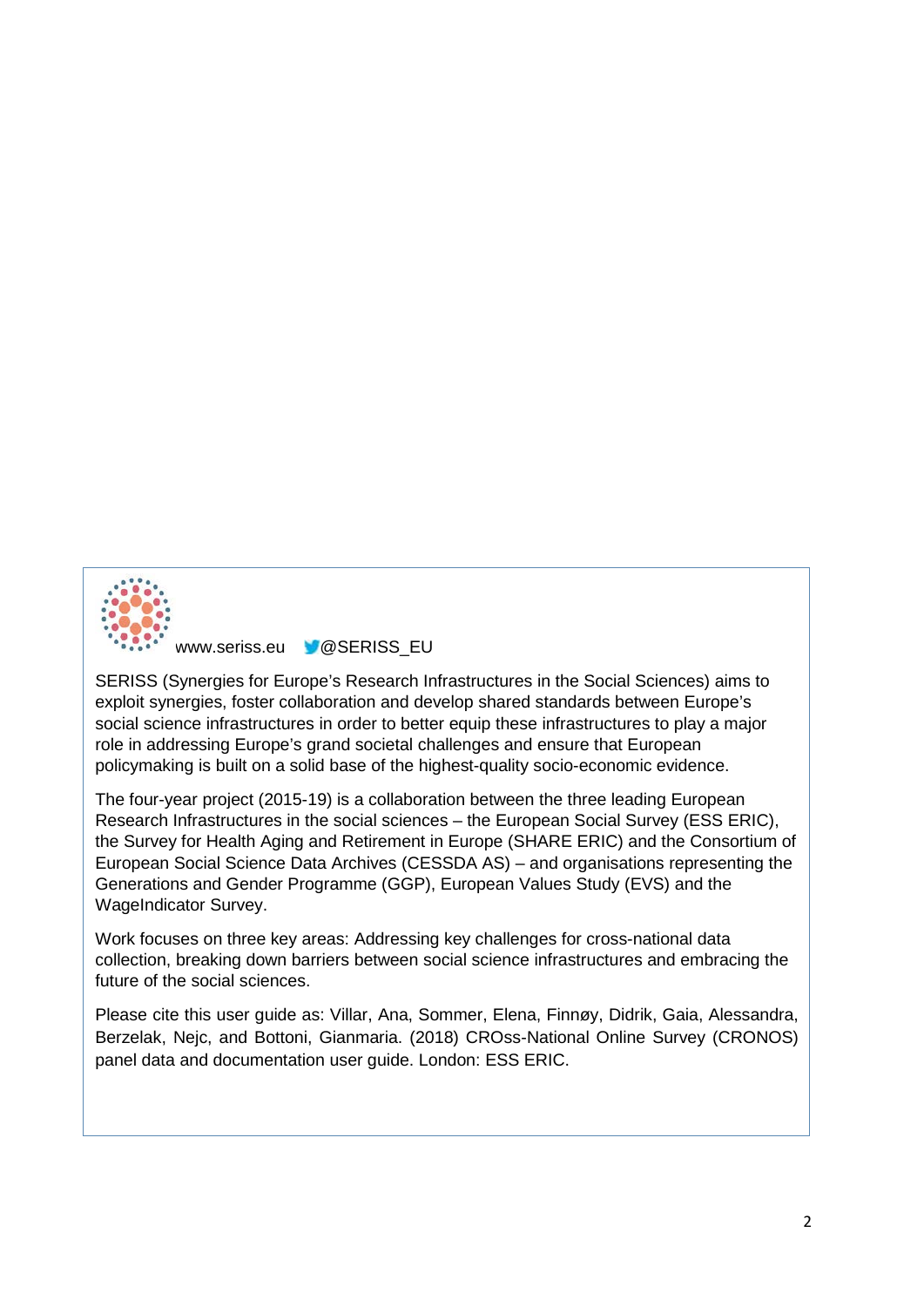# Introduction

This user guide provides a short overview of the data and documentation of the CROss-National Online Survey (CRONOS) panel made publicly available via the ESS website. The guide provides succinct information about the design and implementation of the project and highlights the key features of the available datafiles.

The document has four main sections. Section 1 introduces the goals and scope of the panel; section 2 describes the panel methodology; section 3 provides an overview of the questionnaire contents, and section 4 gives an overview of the data files, help on how to access and combine datasets and a description of surveyweights.

Further information on the rationale, design, and implementation of CRONOS is publicly available on the CRONOS page of the ESS website [\(www.europeansocialsurvey.org/cronos\)](http://www.europeansocialsurvey.org/cronos) alongside the data and on the SERISS website [\(www.seriss.eu/resources/deliverables\)](http://www.seriss.eu/resources/deliverables). Relevant sources of information will be referenced throughout this user guide.

Queries from data users should be addressed to the ESS HQ team, writing to the following address: [ess@city.ac.uk.](mailto:ess@city.ac.uk)

# 1. CROss-National Online Survey (CRONOS) panel:Overview

The CRONOS panel has been the first attempt to set up a cross-national probabilitybased web panel under an input-harmonisation framework, where panel recruitment, setup and maintenance were guided by the same methodological principles in all participating countries. To make this effort efficient, the panel was built on the back of an established probability-based cross-national face-to-face survey: the European Social Survey (ESS).

CRONOS was a pilot study to evaluate the effectiveness of panel recruitment on the back of an existing cross-national survey in terms of costs, sample representativeness, participation and attrition rates, and data quality. It served as a proof of concept for the possible future development of a larger European level, methodologically harmonised, probability-based, web panel.

We hope CRONOS will serve as a valuable source of both substantive survey data and methodological insights for those interested in web surveys.

This project has received funding from the *European Union's Horizon 2020 research and innovation programme* under grant agreement No 654221.

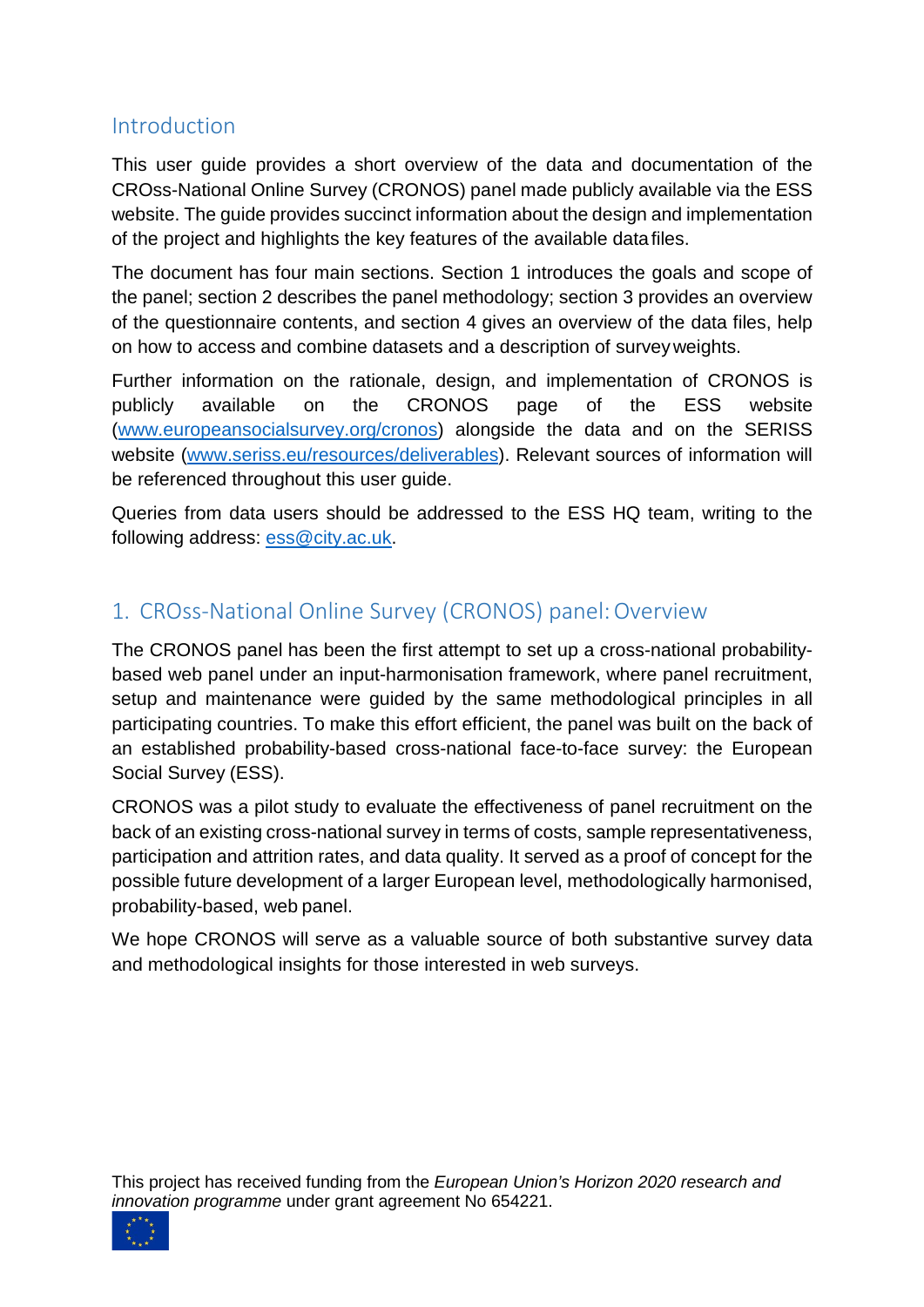# 2. Methodology

#### Methodological harmonisation and piggy-backing

CRONOS was conceived with a harmonised methodology approach, keeping survey features constant across countries where feasible and appropriate. The goal was to avoid having methodological differences across countries that potentially affect measures and thus create confounds when interpreting country differences in the variables of interest.

Setting up such a harmonised infrastructure just to recruit respondents to complete online surveys would have been costly and challenging, so the decision was taken to use an existing survey infrastructure that followed the same harmonisation principle (piggy-backing). The ESS not only supported this initiative by allowing CRONOS researchers to use the ESS sample and interviewer workforce to recruit panel members, but it was at the core of its proposal, design and implementation.

As a pilot project, CRONOS was set up in only three ESS countries: Great Britain, Slovenia, and Estonia. The goal was to pilot a harmonised design that could later be scalable to a larger project with numerous countries in a cost-effective context. To uncover as many challenges and limitations as possible, the three countries were chosen to represent different cultures and realities within Europe.

## Target population

The CRONOS panel target population was adults (18+) living in private households in Estonia, Slovenia and Great Britain<sup>1</sup>. We excluded those aged 15 to 17 to avoid the risks associated with providing minors with monetary incentives and internet-enabled devices. There was no upper age limit for participation in CRONOS.

## Sampling Frame

CRONOS participants were recruited after participating in Round 8 (2016/17) of the ESS [\(www.europeansocialsurvey.org\)](http://www.europeansocialsurvey.org/). This choice allowed recruiting panel members from random probability samples of the general population.

With the exception of 15-17 years old and Northern Ireland, the CRONOS gross sample is the same as the gross sample for the main ESS face-to-face survey in Round 8. Information on the ESS sampling frame and sample design for each country is available in the ESS data documentation report (ESS, 2017). In short, Estonia and Slovenia used population registers, and selected units according to different strata. The Slovenian sampling frame includes individuals who have requested to never be contacted for research purposes. Although eligible for our studies, 'opt-out' individuals randomly selected were never contacted and were thus considered nonrespondents.

<span id="page-3-0"></span><sup>1</sup> For reasons related to fieldwork logistics, Northern Ireland was excluded from the CRONOS target population (see Villar and Sommer, 2017).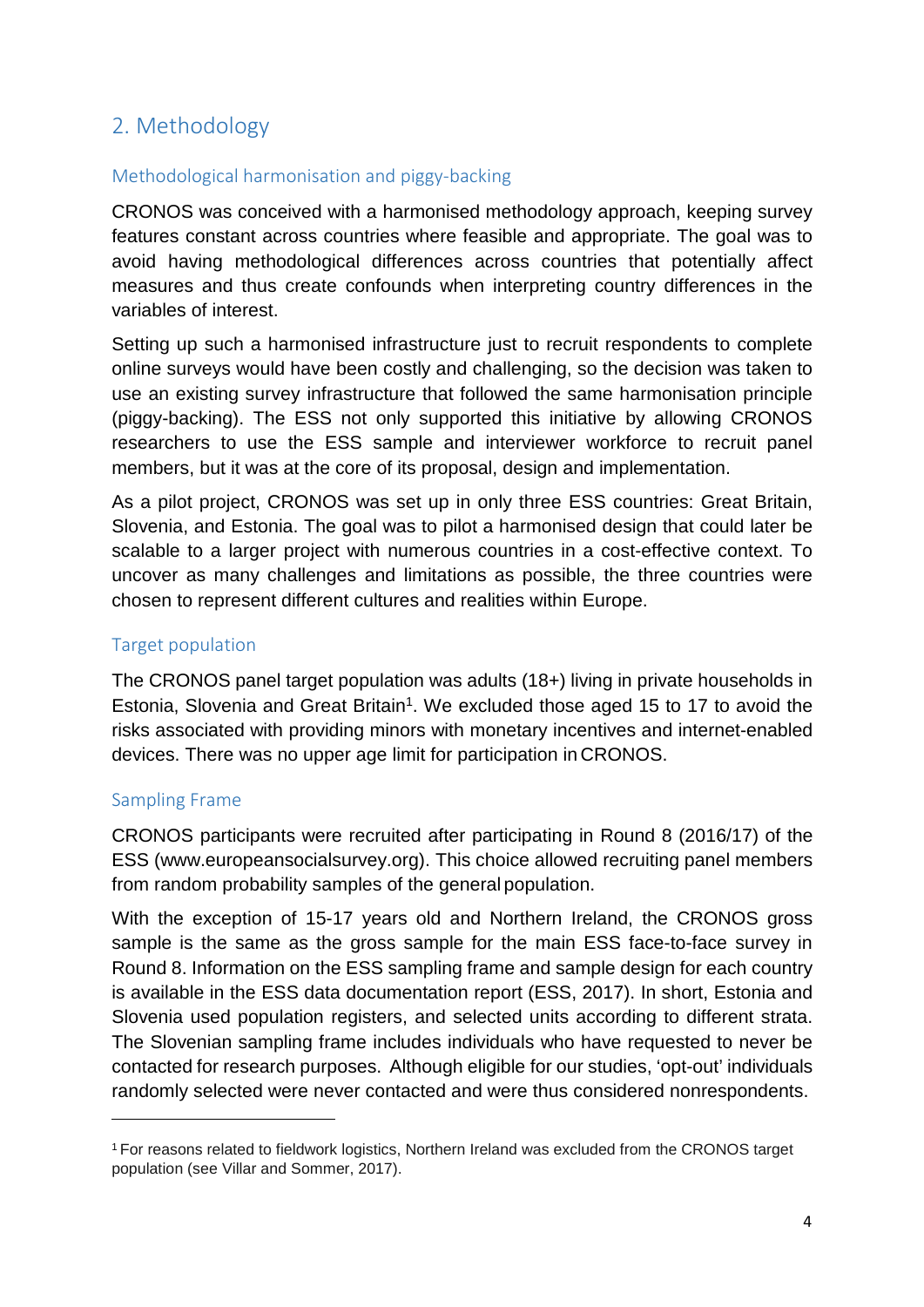Great Britain used an address-based sampling frame, a multi stage sampling design with systematic sampling at the first two stages and Kish's procedure implemented by the interviewer at the last stage for random respondent selection.

#### Standardised recruitment procedures

The ESS interview served as recruitment interview for the CRONOS panel, providing a wide range of background variables for panel members. As in many other survey panels, completing the recruitment interview was a requirement to become a panel member.

Recruitment procedures were standardised across CRONOS countries. 'Source' fieldwork documents (Villar and Sommer, 2016), such as interviewer manuals, instructions and protocols, were prepared centrally with frequent input from the national teams, to ensure that the proposed practices would be feasible in all countries participating in CRONOS, and thus increase the likelihood that these would also work if implemented in a European-wide online survey panel.

The source fieldwork documents were then distributed to the national teams for translation. Local versions of the documents were kept as close as possible to the source version and any necessary deviations were agreed with the central team and documented centrally.

Respondents were asked for contact information (email address and telephone number) to send invitations and reminders to web surveys. When respondents did not provide an email but did not refuse to join the panel, they were invited by post for the first few waves, with the aim to recruit as many panel members as possible; during the interview, they were asked again to provide a contact email so they could continue participating in the panel.

## Including the offline population

To enable their participation in the panel and attempt to reduce nonresponse bias related to technological barriers, respondents without internet access for private use were offered a tablet with high-speed internet connection for 12 months. These panel members can be identified in the datasets using the variable 'tablet'.

Staff showed panel members how to use the tablet, how to find and open survey invitations, and how to access and complete the survey. Furthermore, panellists received a leaflet with instructions on how to use the tablet and with the helpline contact details. Tablet delivery took place between February 2017 and April 2017.

In Great Britain and Slovenia, email accounts were set up for all 'tablet respondents' to enable sending the survey link via email invitations. In Estonia, 'tablet respondents' received postal invitations to web surveys containing a shortened URL and instructions on how to use the link on their devices to access the survey.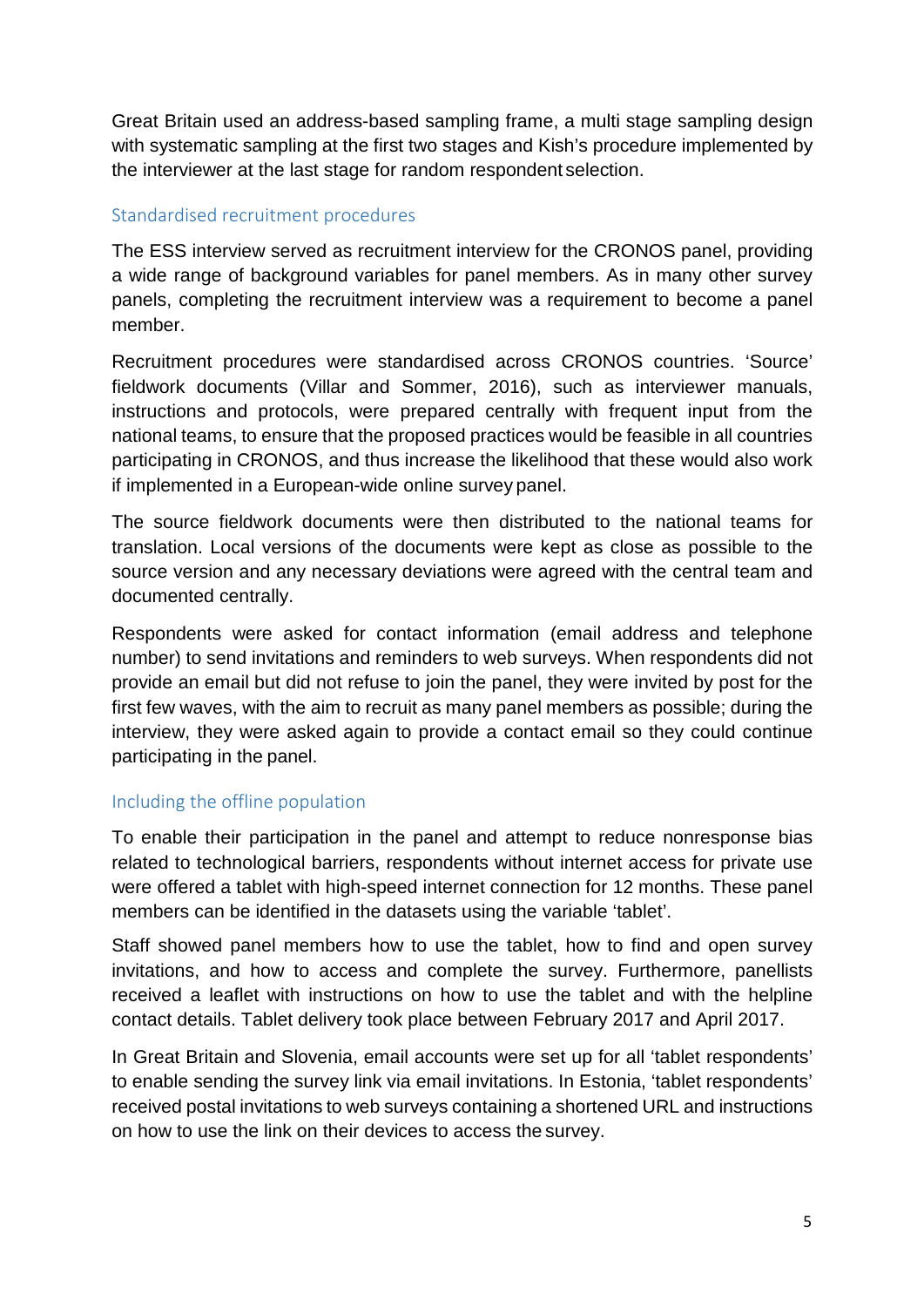#### **Incentives**

All eligible respondents were offered unconditional incentives for a value of  $£5/€5$  per sent wave. The Estonian team sent €10 online vouchers (except tablet members, who received postal vouchers) every other wave from Tallinna Kaubamaja Grupp. The Slovenian team sent a €10 voucher every other wave from a national supermarket chain. In Great Britain, £5 Amazon online vouchers were used for the welcome survey; subsequently, 'Love-to-shop' vouchers<sup>2</sup> were sent with postal pre-notifications to panel members. In Great Britain, an experiment was conducted to compare the effect of wave-to-wave (£5) *vs*. one-off unconditional (£30) incentives. Details of this experiment are available in Villar, Sommer, Berzelak and Bottoni(2018).

#### Panellists communications: pre-notifications, invitations, reminders and helpline

*Design.* As with other study protocols, source versions of invitations and reminders were prepared by the central team in collaboration with all local teams; these were then programmed and distributed from the central survey software and sent out (as far as possible) on the same day and at the same local time. The content of these communications can be found in ESS ERIC (2018). Local teams provided translations, handled telephone calls and emails to the panel helpline, and prepared and distributed any postal communications.

*Schedule.* Panellists received an email invitation to each wave with an individual survey link and three email reminders; the first reminder was sent 4-5 days after the fieldwork started, the second about two weeks after, and the third about a week before fieldwork closure. The correspondence dataset shows the date and format in which each communication was sent to each respondent for waves 2 to 6. Data for waves 0 and 1 was lost due to a technical problem.

Panellists in Great Britain and Slovenia also received postal pre-notifications of the forthcoming survey invitation. In addition, panellists without internet access for personal use were sent postal pre-notifications in Slovenia and Great Britain and postal invitations with the survey link in Estonia. A postal reminder was sent a few weeks later.

In waves 5 and 6, contact modes were varied experimentally: in wave 5, the mode of the reminder was manipulated; in wave 6, the mode of both the pre-notification and the reminders were manipulated. More information on these experiments is available in Villar, Sommer, Berzelak and Bottoni (2018).

For more information on the web recruitment design plans please see Villar and Sommer (2017).

<span id="page-5-0"></span><sup>&</sup>lt;sup>2</sup> The decision to move from Amazon vouchers to high street vouchers was motivated by the higher attractiveness of high street vouchers for respondents. Several respondents informed the CRONOS helpline of their unwillingness (for ethical reasons) and/or of their difficulty to use Amazon vouchers (for lack of an account).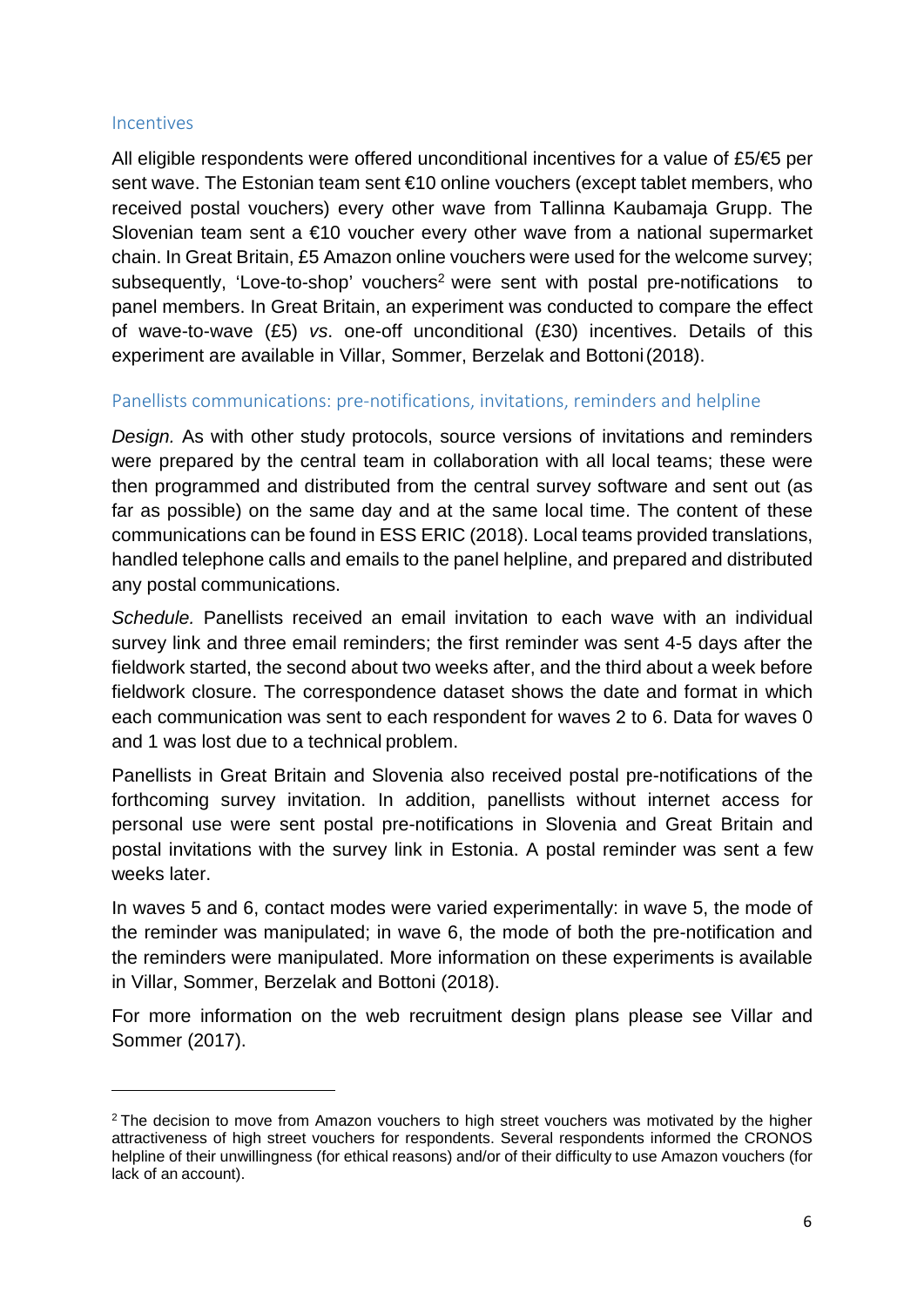## Fieldwork

Data collection started in December 2016 with a 10-minute welcome survey (also referred to as wave 0). Every two months, from February 2017 to February 2018, panellists were invited to complete 20-minute surveys<sup>3</sup>, for a total of six survey waves (in addition to the welcome survey).

Table 1 shows an overview of the fieldwork start and end date for each wave. Wave 0 and wave 1 remained open for a longer time to maximise recruitment of panel members (as ESS fieldwork was still ongoing until March 2017) and to allow tablet respondents to participate in these two waves, as tablets were delivered a few months later after the first batch of welcome survey was sent out.

|                         | <b>Start date</b> | <b>End date</b> |
|-------------------------|-------------------|-----------------|
| Welcome survey (wave 0) | 12/2016           | 04/2017         |
| Wave 1                  | 02/2017           | 06/2017         |
| Wave 2                  | 04/2017           | 06/2017         |
| Wave 3                  | 06/2017           | 08/2017         |
| Wave 4                  | 09/2017           | 10/2017         |
| Wave 5                  | 11/2017           | 12/2017         |
| Wave 6                  | 01/2018           | 02/2018         |
|                         |                   |                 |

Table 1: Fieldwork start and end dates

Invitations to wave 2 for the tablet sample in Slovenia were mistakenly sent before invitations to wave 1. Thus, fieldwork for wave 1 remained open for a longer time to enable participation for those for whom the wave 1 invitation was delayed.

## Survey administration

The survey was programmed centrally and administered using the survey software Questback – see Sommer, Villar, Finnøy, Johannesen, Aarsand (2017) and Finnøy, Johannesen, Aarsand, Villar, Sommer (2017).

To take part in the survey, participants only needed to click on the link provided in the invitation email. Respondents were free to complete the survey on whatever internet enabled device (computer, tablet, smartphone) they wished. Respondents could exit the survey and finish completing it at a subsequent time. To protect their privacy, respondents re-accessing the survey did not have access to answers provided in the previous session. The paradata files provide information about the number of times respondents stopped and resumed completion of a given wave as well as the device they used at each session.

<span id="page-6-0"></span><sup>&</sup>lt;sup>3</sup> The duration was reduced to 15 minutes for wave 4 to compensate for previous surveys being longer than anticipated.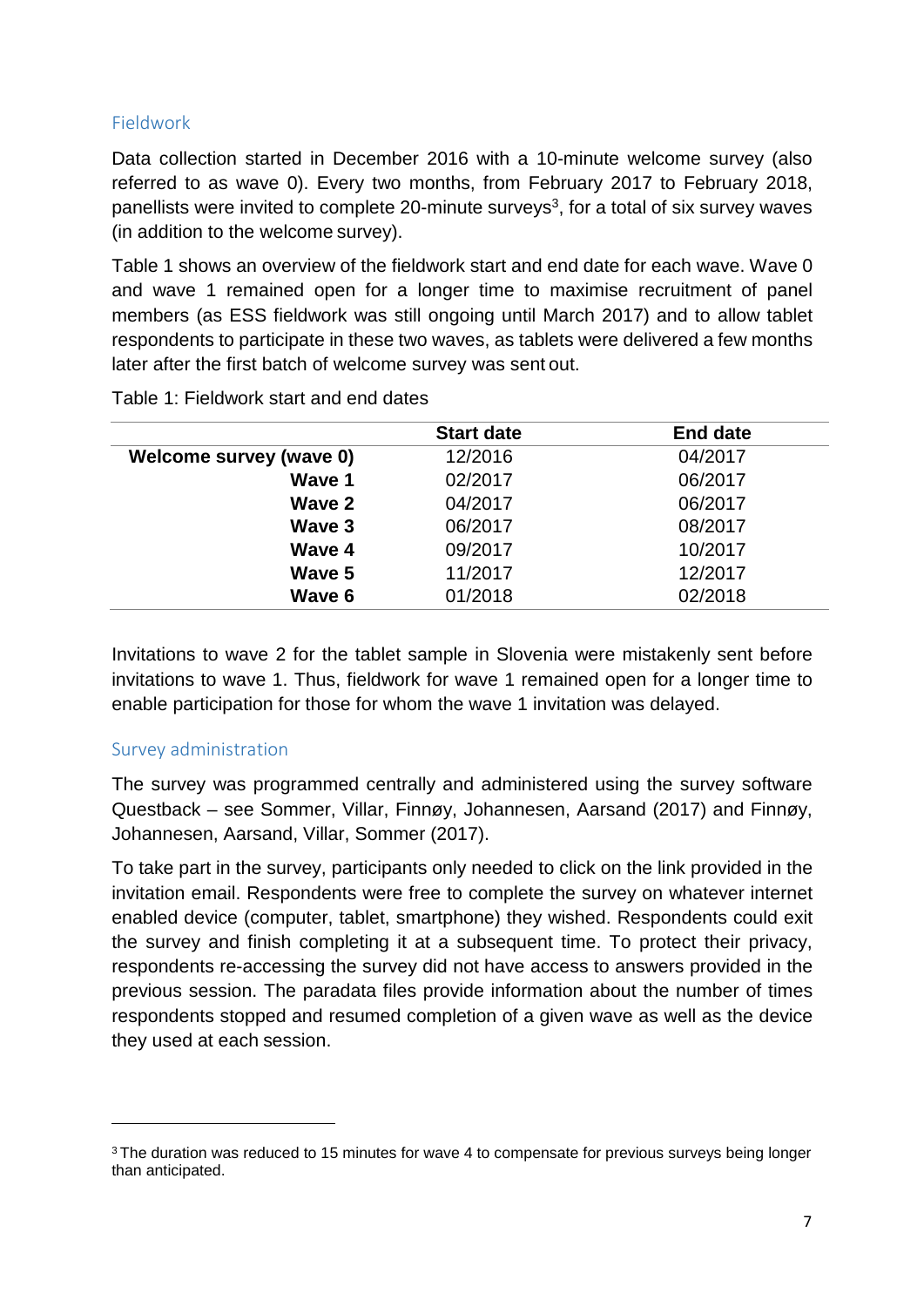In addition to answers provided by respondents, data about the response process (paradata) were collected during questionnaire completion. Basic paradata were collected as a standard feature of the web survey tool for all waves. This includes respondent-level information about the survey outcome (disposition status), last page displayed to the respondent (helping identify break-off location), participation start and end timestamps and the total time the respondent spent in the questionnaire. From wave 2 onwards, a more accurate and detailed paradata collection approach developed by CentERdata was implemented, including response times at individual questionnaire pages, device switching, temporary breaks and resumptions of survey participation (sessions), as well as skip attempts and back clicks on individualpages.

## Participation rates

Tables 2 and 3 show the response rates and participation rates for all three countries and all waves.

|              |               | <b>Estonia</b> |    | <b>Great Britain</b> |      | <b>Slovenia</b> |
|--------------|---------------|----------------|----|----------------------|------|-----------------|
| <b>Wave</b>  | $\frac{9}{6}$ | n              | %  | n                    | $\%$ | n               |
| 0            | 23            | 669            | 12 | 539                  | 29   | 642             |
| 1            | 25            | 730            | 15 | 685                  | 23   | 529             |
| $\mathbf 2$  | 23            | 664            | 16 | 692                  | 21   | 482             |
| 3            | 22            | 624            | 15 | 679                  | 26   | 586             |
| 4            | 20            | 581            | 14 | 610                  | 25   | 561             |
| 5            | 21            | 600            | 14 | 633                  | 27   | 615             |
| 6            | 21            | 600            | 14 | 641                  | 25   | 571             |
| Gross sample |               | 2901           |    | 4447                 |      | 2278            |

Table 2: CRONOS response rates (%), number of interviews (partial+complete) as a proportion of the gross sample.

Note: Response rate is calculated as the sum of complete and partial interviews over total number of issued sample units eligible for CRONOS – excluding those identified as ineligible by interviewers (e.g., ineligible addresses in Great Britain, sample units no longer living in the country), and those who did not meet the CRONOS eligibility criteria (sample members aged 15-17 and/or living in Northern Ireland).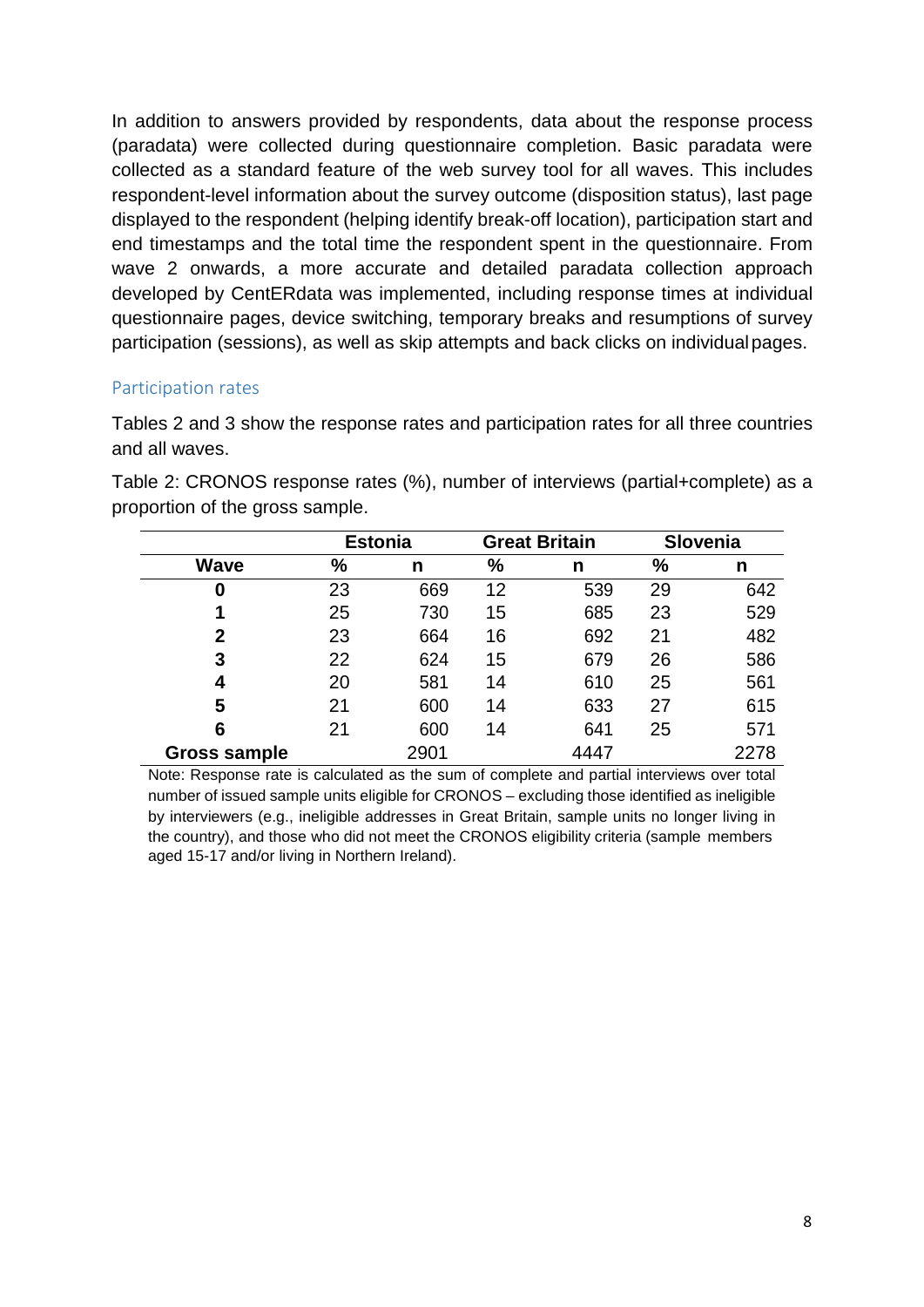|              |    | <b>Estonia</b> |    | <b>Great Britain</b> |    | Slovenia       |
|--------------|----|----------------|----|----------------------|----|----------------|
| Wave         | %  | <b>Invited</b> | %  | <b>Invited</b>       | ℅  | <b>Invited</b> |
| 0            | 72 | 933            | 44 | 1215                 | 82 | 779            |
| 1            | 78 | 938            | 56 | 1218                 | 67 | 790            |
| $\mathbf{2}$ | 82 | 807            | 60 | 1152                 | 63 | 770            |
| 3            | 79 | 786            | 59 | 1147                 | 81 | 725            |
| 4            | 74 | 784            | 53 | 1144                 | 78 | 722            |
| 5            | 77 | 782            | 55 | 1141                 | 85 | 720            |
| 6            | 77 | 782            | 56 | 1136                 | 80 | 718            |

Table 3: CRONOS participation rates (%): number of participants (partial+complete) as a proportion of sample units invited to participate in CRONOS

#### Data processing

Data processing was carried out in order to produce user friendly codebooks and data files. This involved data cleaning (of labels and values), implementing custom missing values and making data available in multiple formats.

Due to ethical considerations, panel members were allowed to 'skip' any question if they wished to do so, even if they had not provided any answers or the answer did not match the intended format. If respondents entered words in open-ended questions requesting numeric responses, those responses were post-coded with a custom missing value.

Data were checked for disclosure risks by the national teams; where identification risks arose, NSD replaced the verbatim answers with post-coded values provided by the National Coordinator's teams. A few variables in wave 6 of the survey were judged to present a significant disclosure risk and require an unfeasible degree of post-coding to mitigate this risk. These variables have been assigned missing values.

## 3. CRONOS questionnaires

CRONOS waves were designed and programmed in 'source English' and then localised for each language: British English, Slovenian, Estonian and Russian. Respondents received the language version that matched the language in which the ESS face-to-face interview was conducted<sup>4</sup>. Translations were carried out by the national teams; when source questions had been borrowed from existing projects, available translations were reviewed by the teams and adopted if considered suitable.

<span id="page-8-0"></span><sup>4</sup> One Estonian respondent asked to be switched to their strongest language for CRONOS participation.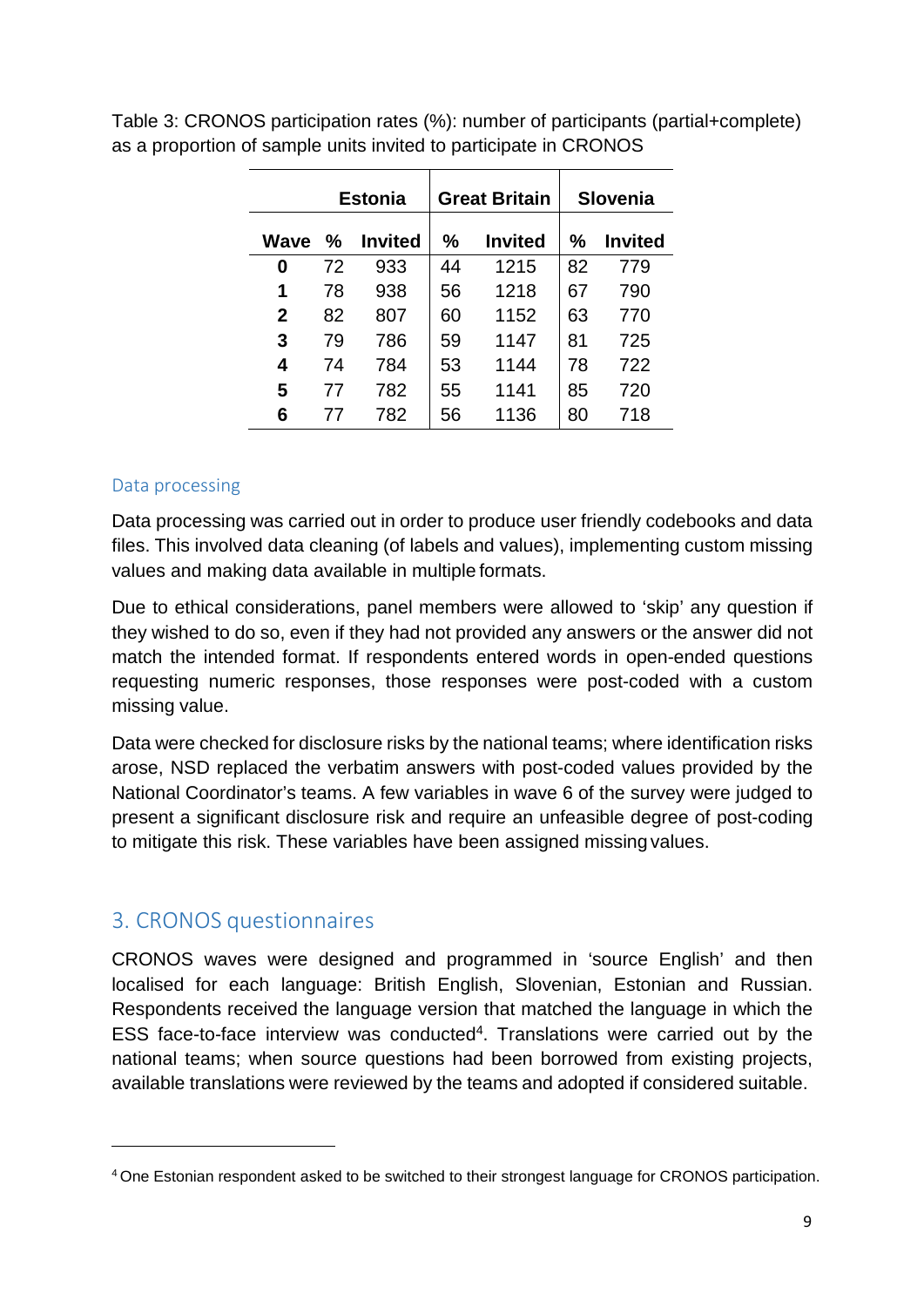CRONOS is both a panel for cross-national data collection on substantive topics and a platform for experimental testing on questionnaire design. Thus, CRONOS was used for questionnaire pretesting for some of the surveys participating in the SERISS project; specifically, the European Social Survey (ESS) Round 9, European Values Study (EVS) 2017, and Generations and Gender Programme (GGP).

The topics covered by the CRONOS surveys included:

- societal wellbeing, personality traits, need to evaluate and need forcognition;
- values, beliefs, religion, attitudes (to science and technology, to marriage, and towards migrants), trust and social capital, participation elections and in politics, and national pride;
- work, income, wellbeing, living conditions, education, andwelfare;
- internet use and literacy, use and attitudes towards social media;
- family structure, intergenerational support, parenting, and gender roles;
- and the environment.

Furthermore, the survey fielded questions on survey participation, survey experience, and question probes to evaluate the pretested questions. Finally, 'benchmarkable questions' were included to evaluate data quality, triangulating the CRONOS summary statistics with other data sources such as public records and high-qualitysurveys.

Additional information on the questionnaires is available to CRONOS data users:

- Details about questionnaire topics, the source of questions taken from other surveys, details of implemented experiments and programming guidelines used for the CRONOS surveys can be found in Villar, Sommer, and Finnøy (2018).
- Details about question wording experiments, as well as test methods to enhance panellists' responding behaviours via motivational messages can be found in Villar, Sommer, Berzelak and Bottoni (2018).
- The actual wording of the questions with the response options (source questionnaire) is available in the source codebooks, which can be retrieved [here.](http://www.europeansocialsurvey.org/data/download_cronos.html) Survey screenshots and translated questionnaires are also available on the CRONOS page on the ESS website [\(www.europeansocialsurvey.org/cronos\)](http://www.europeansocialsurvey.org/cronos).

# 4. CRONOS datasets

## Overview of available datasets

Thirteen different datasets are published and made freely available for download from [www.europeansocialsurvey.org/data/download\\_cronos.html.](http://www.europeansocialsurvey.org/data/download_cronos.html) Table 4 provides details of dataset names and descriptions.

Codebooks are available for each dataset and can be retrieved [here.](http://www.europeansocialsurvey.org/data/download_cronos.html)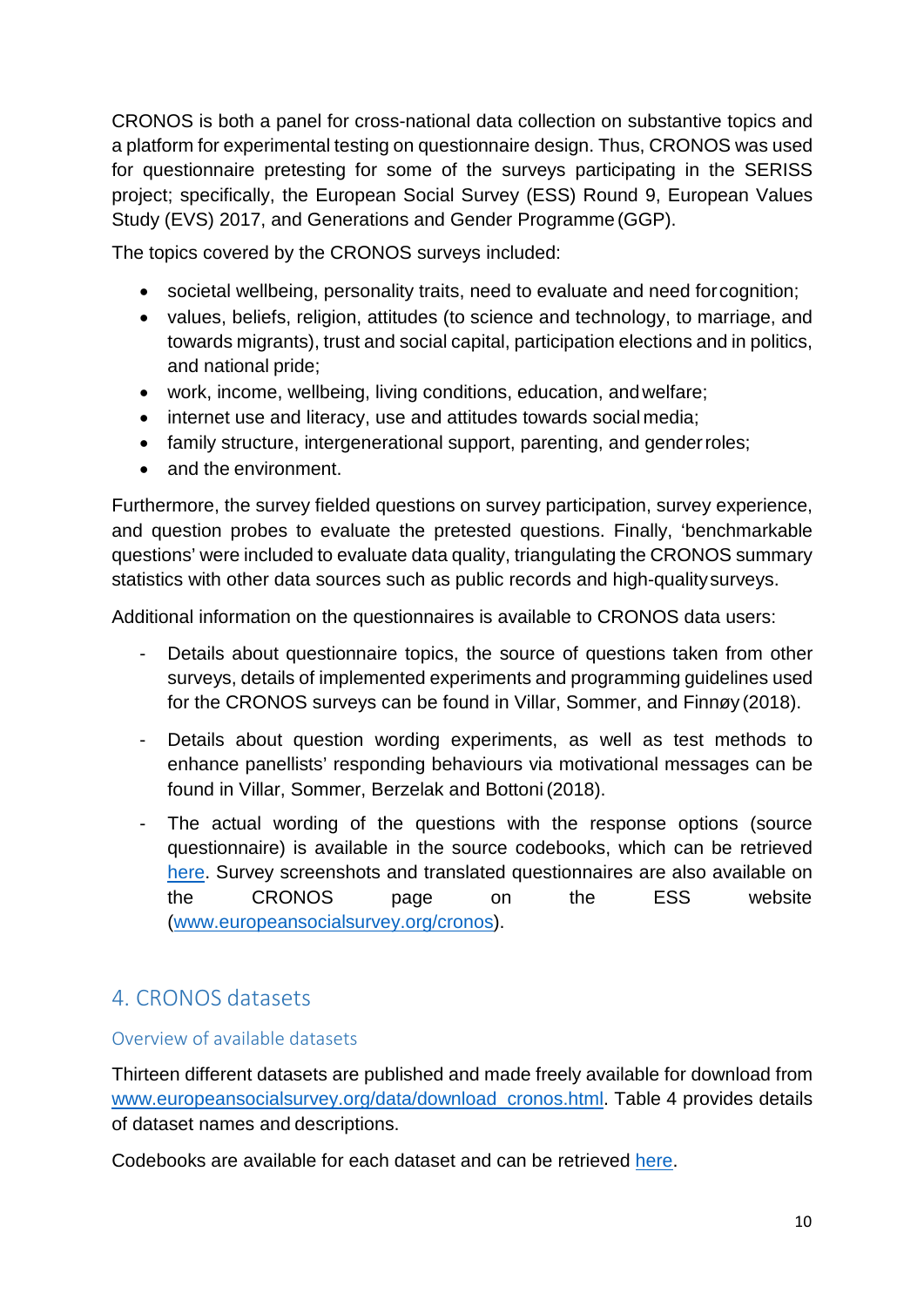Some datasets contain open-ended answers. These answers have been checked by national teams to ensure they do not pose risk of identification. SPSS and SAS files may have truncated values under string variables; .csv files which provide the checked text strings in full are available on request to data users wishing to analyse such data.

| <b>Dataset Name</b>    | <b>Dataset Description</b>                                      |  |
|------------------------|-----------------------------------------------------------------|--|
| [integrated data]      | One dataset containing substantive web survey data from all     |  |
|                        | waves plus ESS8 data for responding panellists in all three     |  |
|                        | countries (Slovenia, Great Britain and Estonia).                |  |
| [wave0]                | One dataset for each wave of data collection, containing web    |  |
| [wave1]                | survey data for responding panellists in all the three          |  |
| [wave2]                | countries (Slovenia, Great Britain and Estonia).                |  |
| [wave3]                | These files do not contain ESS8 data. Data users wishing to     |  |
| [wave4]                | use variables from ESS Round 8 may use the integrated file,     |  |
| [wave5]                | or may merge these files with the ESS round 8 files.            |  |
| [wave6]                |                                                                 |  |
| <b>[correspondence</b> | One dataset containing data on the communication with           |  |
| data]                  | sample members recruited to the panel (e.g., dates when         |  |
|                        | reminders and invitations were sent), in all three countries    |  |
|                        | (Slovenia, Great Britain and Estonia). For technical reasons,   |  |
|                        | these data are only available for waves 2-6.                    |  |
| [administrative        | A dataset containing information on the initial response to the |  |
| data]                  | recruitment interview (yes vs. unsure); information on          |  |
|                        | whether the panellist was given a CRONOS tablet;                |  |
|                        | information on whether the respondent provided a valid          |  |
|                        | email address; and a variable to identify respondent            |  |
|                        | allocation for the GB incentive experiment. Data are            |  |
|                        | available for CRONOS-eligible ESS8 respondents.                 |  |
| [basic paradata]       | A dataset containing basic information about the response       |  |
|                        | process of respondents to waves 0-6 in all three countries      |  |
|                        | (Slovenia, Great Britain and Estonia).                          |  |
|                        | For each wave, this includes information about the final        |  |
|                        | participation status, survey questions on which participation   |  |
|                        | ended, time of start and end of participation, and total time   |  |
|                        | spent in the survey. Additional information about the device    |  |
|                        | types used by respondents is provided for waves 2-6 in          |  |
|                        | which additional scripts were used to collect paradata.         |  |
| [cleaned raw           | A dataset containing raw detailed paradata as collected by      |  |
| paradata file]         | dedicated paradata collection scripts in waves 2-6 in all three |  |
|                        | countries (Slovenia, Great Britain and Estonia). This file has  |  |
|                        | minimally processed and contains one line per<br>been           |  |

Table 4: Summary of datasets released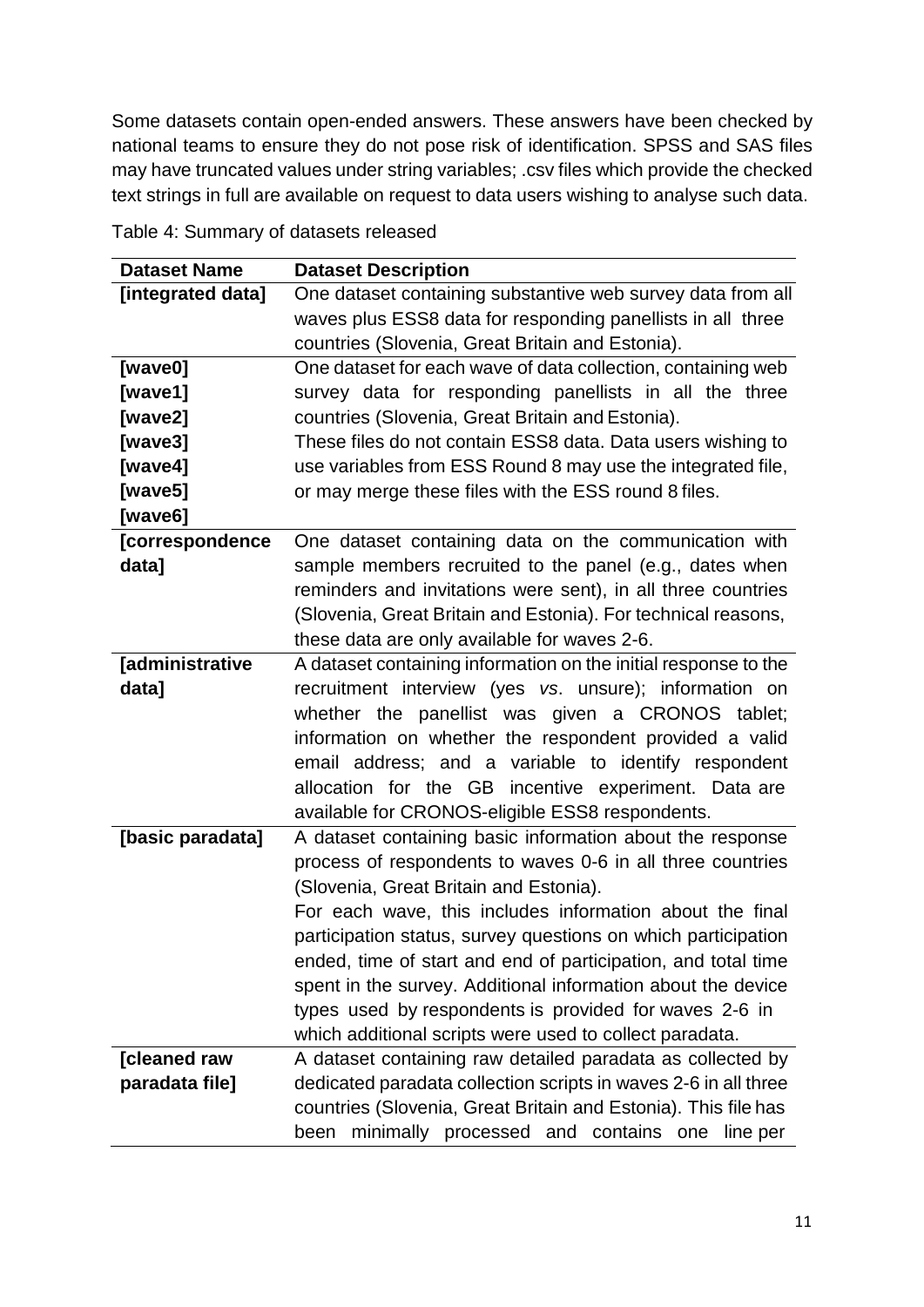|           | recorded event. It was used to derive the detailed paradata      |  |  |
|-----------|------------------------------------------------------------------|--|--|
|           | files and some variables in the basic paradata file.             |  |  |
| [detailed | A dataset containing more detailed and extended                  |  |  |
| paradata] | information about the response process for waves 2-6 in all      |  |  |
|           | three countries (Slovenia, Great Britain and Estonia). It was    |  |  |
|           | derived from the raw paradata file.                              |  |  |
|           | In addition to information available in the basic paradata, this |  |  |
|           | dataset provides further details about devices and software      |  |  |
|           | used to participate in the survey as well as time spent, skip    |  |  |
|           | attempts and back clicks on individual questionnaire pages.      |  |  |
|           | Information is provided separately for each survey 'session';    |  |  |
|           | a new sessions was logged when there were temporary              |  |  |
|           | participation breaks, device switching or inactivity.            |  |  |

Correspondence data for waves 0 and 1 are not available due to a limitation of the survey software. Some paradata are available only for waves 2 to 6, because the supplementary paradata collection tools provided by CentERdata were implemented only from wave 2 onwards.

#### Data access

Datasets are freely available to download from ESS website for non-commercial use from [www.europeansocialsurvey.org/data/download\\_cronos.html,](http://www.europeansocialsurvey.org/data/download_cronos.html) in three different formats: SPSS, STATA, and SAS.

ESS Round 8 data (which can be combined with CRONOS datasets) are also freely available for download for non-commercial use, along with ESS Round 8 documentation, from [www.europeansocialsurvey.org/data/download.html?r=8.](http://www.europeansocialsurvey.org/data/download.html?r=8)

CRONOS data should be cited as: CROss-National Online Survey panel [NAME OF DATASET] (2018). NSD - Norwegian Centre for Research Data, Norway – Data Archive and distributor of CRONOS data for ESS ERIC.

## Combining datasets

It is possible to combine any of the different CRONOS datasets for analysis. CRONOS datasets can also be combined with the ESS Round 8 datasets.

To combine CRONOS and/or ESS datasets the datasets should be merged using two variables: "IDNO" (a unique identifier for ESS respondents in each country) and "Country".

#### Weights

An analysis weight has been produced for each of the seven waves of CRONOS. These weights are named W0WEIGHT, W1WEIGHT, …. W6WEIGHT, where the second character of the variable name indicates the wave to which it relates. The relevant weight is included on each of the wave-specific data files and all seven weights are included in the integrated file.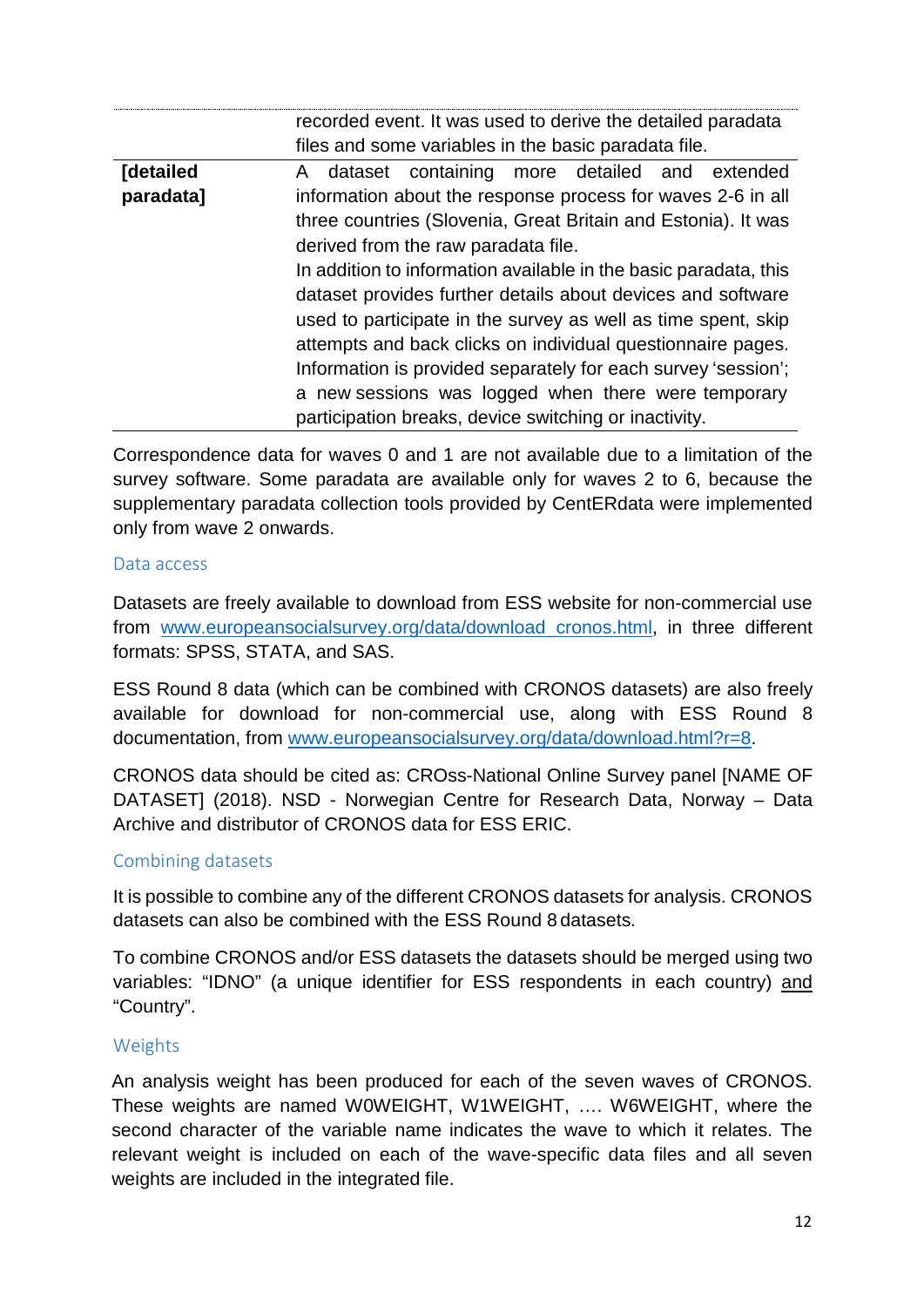Each of these weights was created by adjusting the post-stratified ESS8 design weight (PSPWGHT) for non-response at the respective wave of CRONOS. The weights can therefore be used on their own for any analysis of CRONOS data, as they incorporate the ESS8 design weight and adjustments for nonresponse at both ESS8 and the respective CRONOS wave.

The CRONOS nonresponse adjustment derived from a logistic regression model of response at the respective CRONOS wave conditional on response at ESS8, the adjustment factor being the reciprocal of the model predicted value (probability of responding to the respective CRONOS wave). The predictor variables in the model were selected via a two-step process. In the first step, a backward stepwise procedure was used to develop a model for each of three response outcomes (wave 0, wave 3, wave 6) for each country (so, nine models). In each model, only significant predictors ( $P < 0.05$ ) were retained and adjacent categories of ordinal predictor variable were combined if coefficients were not significantly different. The models were very similar in the variables retained, especially within countries. In the second step a single model was developed, containing as predictors all variables that were retained in at least one of the nine wave/country-specific models and retaining all distinctions between categories that were retained in at least one model. This procedure resulted in a model with nine categorical predictor variables. For consistency, this same model was then fitted to each of the seven outcomes for each country and used to derive the weight adjustments. These therefore derived from 21 separate models. The predictor variables were based upon the ESS8 variables VOTE, BRNCNTR, GNDR, AGEA, MARITALB, DOMICIL, EISCED, PDWRK, REGION though in most cases with some categories combined (AGEA was reduced to a 7-category variable prior to model fitting and was further reduced to 5 categories during the fitting process: 15-24, 25-34, 35-54, 55-74, 75+). For each country-wave combination, the adjusted weight was scaled to a mean of 1.0 and any weights larger than 4.0 were trimmed to 4.0 (there were few such weights). After trimming, the weights were again rescaled to a mean of 1.0.

## Acknowledgements

The CRONOS panel has been developed under Work Package 7 (WP7) 'A survey future online' of the project 'Synergies for Europe's Research Infrastructures in the Social Sciences (SERISS)' and received funding from the *European Union's Horizon 2020 research and innovation programme* under grant agreement No 654221. The CRONOS initiative was also supported by ESS ERIC Work Programmes (2015-2017) and (2017-2019).

The design and implementation of the CRONOS panel was centrally led and coordinated by researchers at ESS ERIC HQ (Ana Villar and Elena Sommer), the Norwegian Centre for Research Data, NSD (Didrik Finnøy, Bjørn-Ole Johannesen, and Linn-Merethe Rød), the University of Ljubljana (Nejc Berzelak), and CentERdata (Arnaud Wijnant). The central team worked closely with the three national teams.

The CRONOS national team in Estonia comprised Mare Ainsaar and Indrek Soidla (University of Tartu); in Slovenia Slavko Kurdija, Tina Vovk, May Doušak, Živa Broder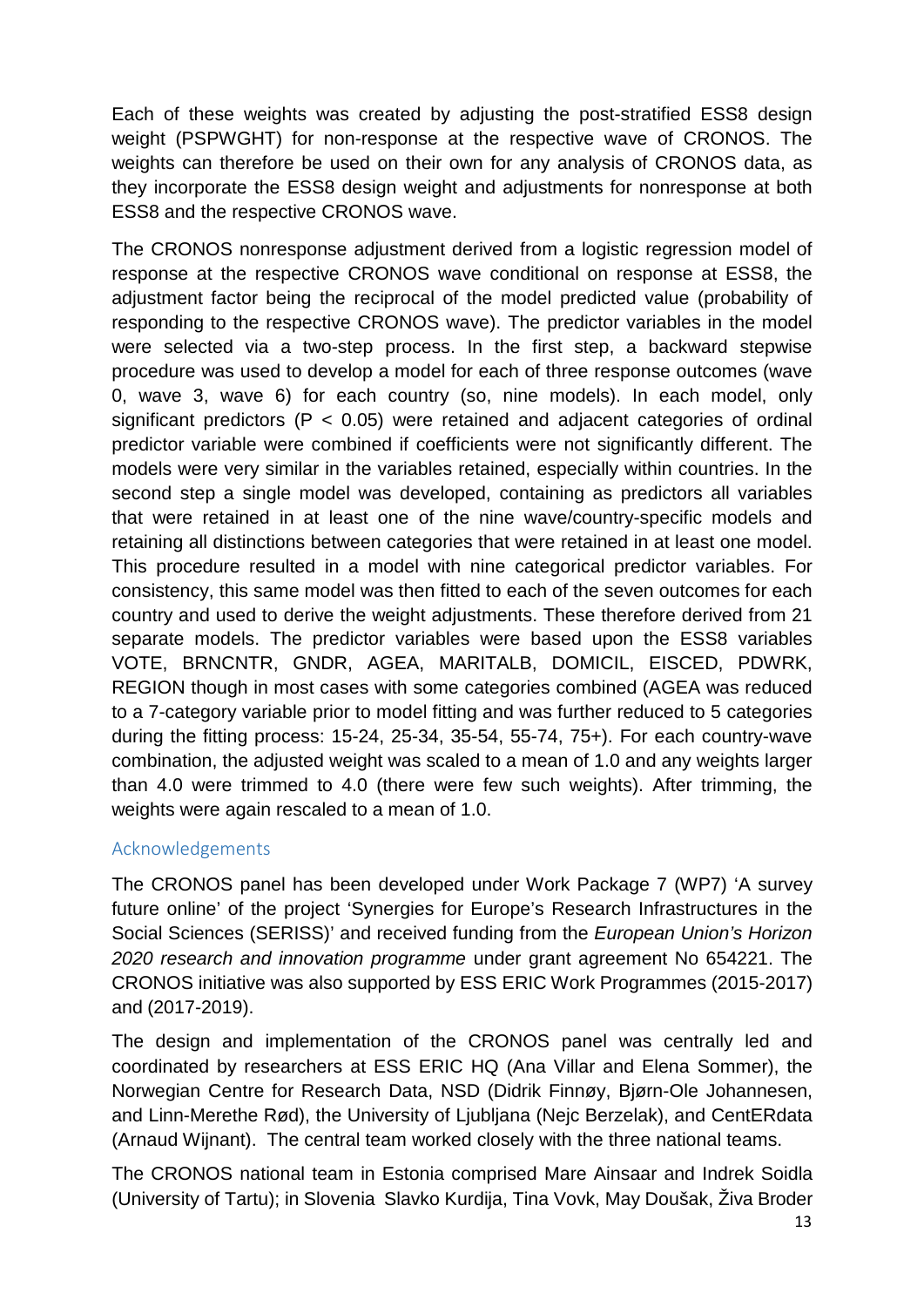and Rebeka Falle (University of Ljubljana); and in Great Britain Alun Humphrey, Emma Fenn, Matt Jonas, and Johanne Maher (NatCen Social Research).

Supporting the central and national teams were:

- The CRONOS advisory board: Vasja Vehovar (University of Ljubljana), Salima Douhou (City, University of London), Anne Cornilleau (Sciences Po), Mario Callegaro (Google), and Michael Bosnjak (Leibniz Institute for Psychology and [University of](http://bosnjak.uni-trier.de/) Trier).
- Researchers at several SERISS-partner institutions:
	- o Gianmaria Bottoni, Alessandra Gaia, Sarah Butt, and Rory Fitzgerald at ESS ERIC HQ;
	- o Erlend Aarsand, Kirstine Kolsrud and Knut Skjåk at NSD;
	- o Wiebke Weber and Melanie Revilla at Universitat Pompeu Fabra;
	- o Eric Balster at CentERdata;
	- o and Annette Scherpenzeel and Julie Korbmacher at the Munich Center for the Economics of Aging.